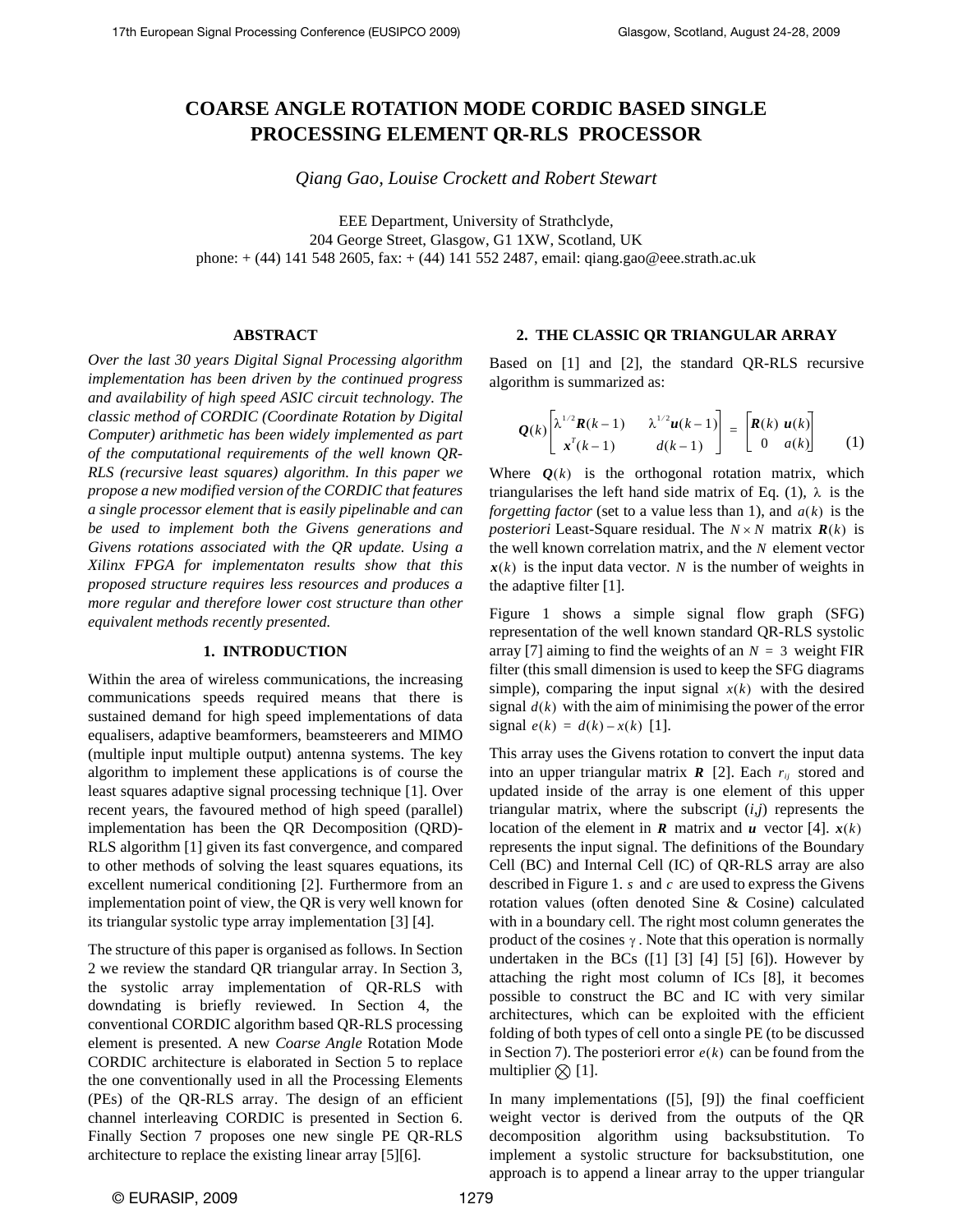

Figure 1 - Standard systolic array of QR-RLS

QR-RLS array [5] [9]. However it is worth noting that whereas the QR triangularisation method has excellent numerical properties and is hence the favoured method for fixed point implementation, the procedure of backsubstitution is known to be a process that is not numerically well conditioned [10].

Another issue with the regular implementation of the QR array is that it is not easily interfaced to the backsubstitution array, which is a linear array that requires the  *values to be* first "shifted" out from the QR array [5]. Also, the data throughput of the linear array is lower than that of the triangular array. Therefore in general the backsubstitution operation is not well suited for an FPGA dataflow array (and is usually performed on an embedded processor) [5] [9].

The extended QR-RLS (QR-RLS with downdating) algorithm derived for weight extraction could mitigate the need for the backsubstitution by adding a second lower triangular *downdating array* such that the final adaptive filter weights can then be extracted by a single multiplication and subtraction operation [10] [11].

#### **3. QR-RLS ARRAY WITH DOWNDATING**

The QR-RLS with downdating derived for weight extraction can be implemented with a CORDIC-based *double* triangular systolic array [10] [11]. The additional downdating part must satisfy the following equation [11]:



Figure 2 - Systolic array of QR-RLS with downdating

nearly the same operation. The only difference is that the *forgetting factor* in each DC is equal to 1**/**λ. Hence the DC could also be mapped together with the IC and BC, and this folding strategy will be described in Section 7.

At this point we should point out that the use of a QR "rhomboid" array is well known to increase the arithmetic wordlength compared to the standard QR triangular array. This can be simply observed for example by noting that for initialisation, the initial values of the standard QR upper triangular array are set to very small values, say  $\sigma$ , and therefore equivalently the initial values in the lower triangular downdating array, must be set to  $1/\sigma$ . However the objective of this paper is not to review the numerical properties, but to derive a uniquely regular high speed QR array.

# **4. CORDIC QR BOUNDARY & INTERNAL CELLS**

Last section mentioned that both the boundary and internal cells inside the systolic QR-RLS array are based on the Givens rotation. One low complexity technique that performs the Givens rotation is the CORDIC algorithm. It is an iterative method which is used to calculate many trigonometric and algebraic functions [12] [13]. CORDIC can be implemented using only shift and add operations, and hence results in an efficient hardware design.

For one CORDIC iterative index,  $i$ , the rotation equations are shown in Figure 3(a):

$$
\mathbf{Q}(k) \begin{bmatrix} \lambda^{1/2} \mathbf{R}(k-1) & \lambda^{1/2} \mathbf{u}(k-1) & \lambda^{-1/2} \mathbf{R}^{-1}(k-1) \\ \mathbf{x}^T(k-1) & d(k-1) & 0 \end{bmatrix} = \begin{bmatrix} \mathbf{R}(k) & \mathbf{u}(k) & \mathbf{R}^{-1}(k) \\ 0 & a(k) & b(k) \end{bmatrix}
$$
(2)

An example of this QR-RLS array with downdating is shown in Figure 2. The triangular section on the left of dashed line A-B, consists of the same BCs and ICs as Figure 1. The lower triangular (downdating) section (on the right hand side of line A-B) rotates the  $\mathbb{R}^{-1}$  matrix stored in the  $\bigotimes$  cells and an externally applied vector of zeros. Obviously, both the ICs in Figure 1 and the Downdating Cell (DC) in Figure 2 execute



 Figure 3 - (a) Classic CORDIC iterative algorithm (b) The hardware implementation for single iteration element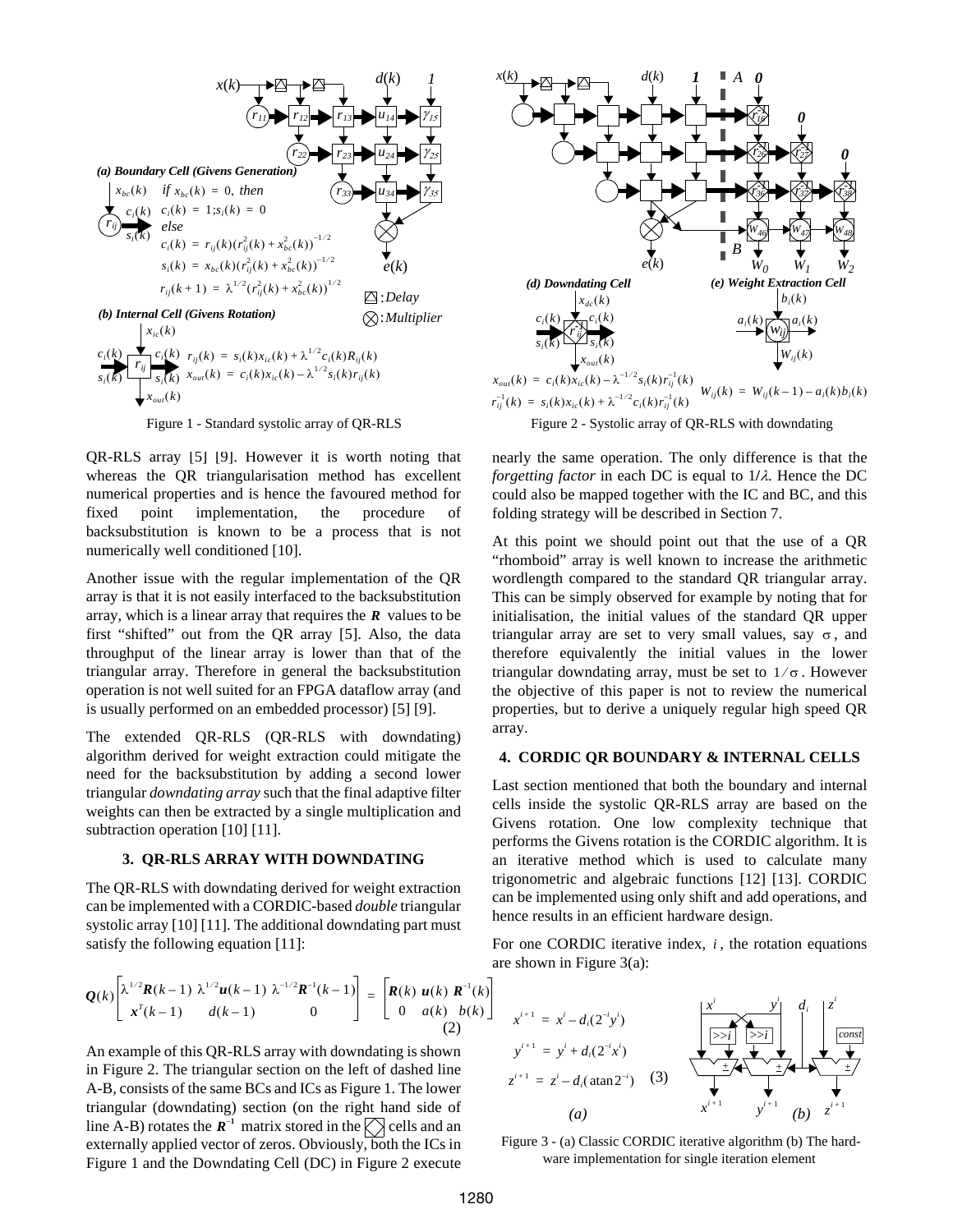

Figure 4 - Interconnection between the BC and IC/DC in [13]

Note that the number of iterations of  $i$  is a function of the desired numerical accuracy [14]. If the vector is rotated clockwise, the *decision factor d* should equal to -1, otherwise,  $d = 1$ . The hardware architecture of the classical single iteration element is shown in Figure 3(b).

Each boundary cell of the QR array requires the vectoring mode CORDIC where Eq. (3) is implemented with the next angle iteration chosen in order to drive  $|y|$  towards zero. The internal cell uses the rotation mode CORDIC where the *d* (rotation direction) is chosen as a function of whether angle is negative or positive as a result of the last iteration. As *z* shown in Figure 4, we assume both the boundary and internal cells have 8 iteration cells, and each cell has the architecture in Figure 3(b). The number of iteration cells depends on the desired numerical accuracy [14]. The classic vectoring mode CORDIC generates the angle  $z$ , and the rotation mode performs the Givens rotation for the same angle (Figure 5).



Figure 5 - Link between the classic QR-RLS BC and IC/DC

## **5. COARSE ANGLE ROTATION MODE CORDIC**

According to the circuit implementation, based on Eq. (3), we need to build three subcircuits for  $x$ ,  $y$  and  $z$ computations. One of the core outputs of this paper is to find a common structure to allow the same array to be easily shared for the various boundary and internal cells. The  $x$  and parts are always necessary for the Givens rotation *y* operation. In the following part of this paper, an advanced CORDIC/QR architecture is proposed in which the *z* component of Eq. (3) can in fact be discarded.

As an alternative to calculating the angle  $\zeta$  for the Givens rotation, we could in fact just pass the coarse angle rotation information  $d$ , i.e a 1 or a -1; given the angle used in the boundary is that same as the angle used in the internal cells the sequence of the  $d$  directions is absolutely the same. In the next section we will demonstrate the structure of a new CORDIC based QR boundary and internal cells which are



Figure 6 - Signal transfer between QR boundary and internal cells *Boundary Cell (Vector Mode) Internal Cell (Rotation Mode)*

*Vectoring Mode CORDIC Iteration Cells*



*Rotation Mode CORDIC Iteration Cells*

Figure 7 - Interconnection between the new BC and IC/DC

simplified based on this observation.

In Figure 6, during the first rotation iteration, the vector input to the boundary cell will be rotated by  $45^{\circ}$  clockwise, and the generated d is -1. When transferred to the internal cell, d is simply used to generate the required  $45^{\circ}$  rotation.

After three CORDIC iterations (and therefore three d values passed from boundary to internal) move to before the bracketed bit, we find that the initial vectors have been rotated by the required angle. For a boundary cell, the total rotated angle is  $45+26.6-14=57.6$ <sup>o</sup>, and for internal cell, it remains the same. Clearly as with the classic CORDIC the more iterations undertaken, the more accurate the angle of rotation. Therefore it is possible to perform Givens rotations of the same angle in different cells in a QR array without explicitly computing the angle, but rather communicating the direction d of the various CORDIC coarse angle values. As will be justified and shown next this leads to hardware resource reduction and produces a more regular array.

The interconnection of new vectoring and rotation CORDICs is shown in Figure 7. The top row of the CORDIC iteration cells still represents the BC of the conventional QR-RLS array, and the bottom row of iteration cells could be considered as either one IC or DC. The link between both modes CORDIC is the *decision factor* d of each iteration.

Now the iteration cells in either boundary (BC) or internal (IC)/downdating (DC) PEs principally requires two bitshifters and two adder/subtractors to calculate the  $x$  and  $y$  in Eq. (3), hence the BC and IC/DC proposed above can be easily mapped onto a single PE architecture by applying this folding technique.

## **5.1 COMPARISION WITH THE CLASSIC CORDICS**

We can now compare the synthesis results from the new CORDIC (*Coarse Cordic Givens*) based 16-iteration and 18 bit wordlength BC and IC with the corresponding PEs using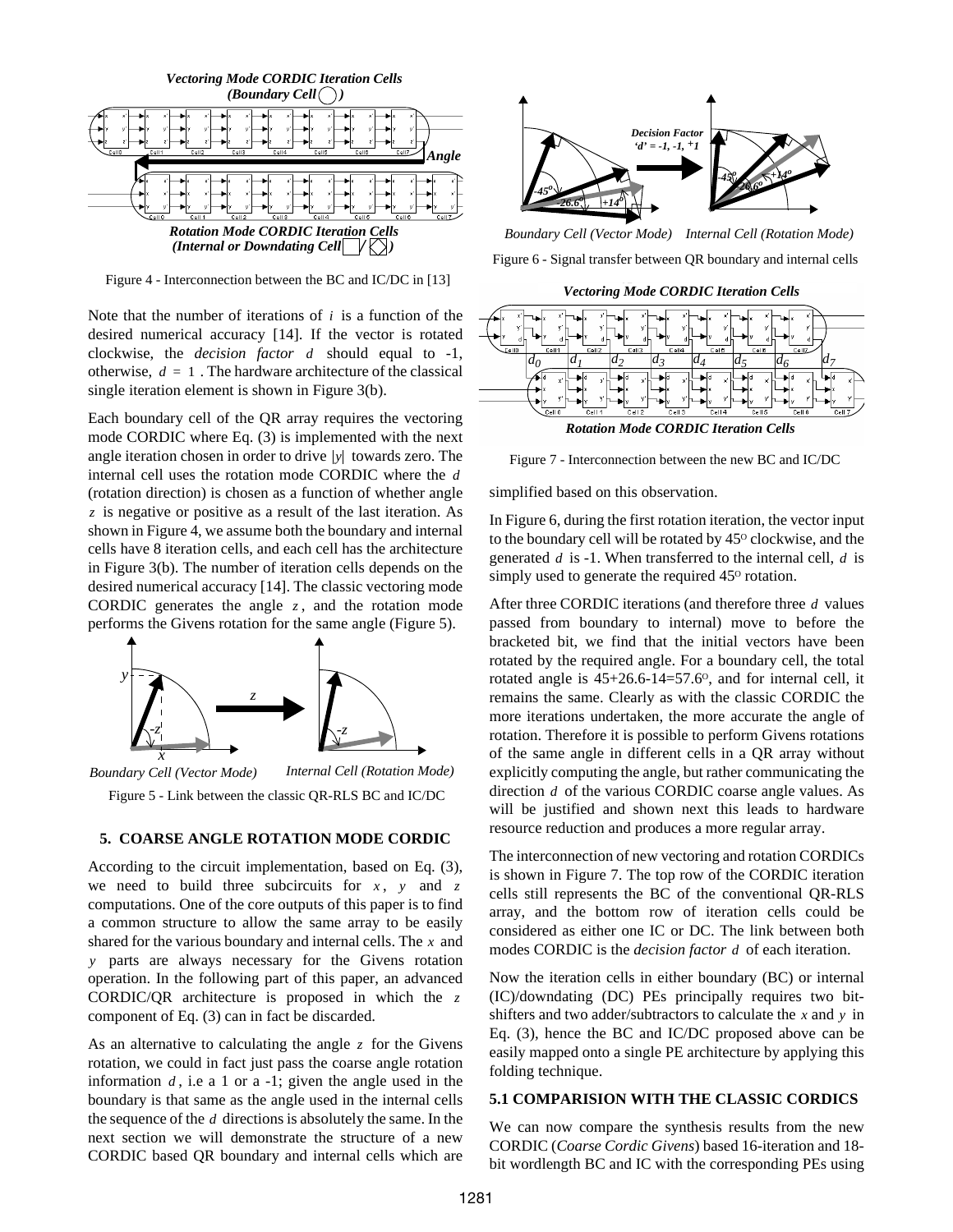| Type                          | PE.      | <b>Slices</b> | <b>FFs</b> | <b>LUTs</b> | DSP48        | <b>BRAM</b>    |
|-------------------------------|----------|---------------|------------|-------------|--------------|----------------|
| Standard<br>Cordic Givens     | Boundary | 606           | 770        | 1150        | $\Omega$     |                |
|                               | Internal | 610           | 770        | 1147        | $\Omega$     |                |
| Coarse Angle<br>Cordic Givens | Boundary | 409           | 611        | 789         | $\Omega$     |                |
|                               | Internal | 408           | 610        | 789         | $\Omega$     |                |
| Standard<br>Cordic Lookup     | Boundary | 640           | 780        | 1173        | $\mathbf{0}$ | $\overline{c}$ |

 Figure 8 - Synthesis results for 3 types of CORDIC based BC/ICs (16-iteration & 18-bit wordlength)

the conventional architecture (*Standard Cordic Givens*) demonstrated in Figure 4. For this comparison, real arithmetic arrays were compared. The FPGA resource utilizations are listed in Figure 8. Xilinx ISE 10.1 is used to target a Virtex-4 xc4vsx35-10ff668 device. The new proposed Coarse Angle Rotation Mode CORDIC saves 32.5% hardware resources compared to the classic one in [13], for both the BC and ICs.

Results in Figure 8 also show that the new Coarse Angle Rotation Mode CORDIC based BC uses nearly the same amount of resources as the IC, due to their similarity.



Figure 9 - Interconnection between the [5] based real BC and IC

An alternative architecture (*Standard Cordic Lookup*) adopted in [5] is shown in Figure 9. The boundary cells of the QR-RLS array in [15] use the standard CORDIC architecture which involves the angle 'z' calculation component. One additional LookUp Table (LUT) is applied to convert each generated 'z' to its corresponding Sine and Cosine values. With these trigonometric functions as the inputs, the IC/DC can perform a Givens rotation using only multiply and add operations. Here the wordlength and number of CORDIC iterations are still 18 bits and 16 respectively. An architecture for real Given's rotations (based on that presented in [5] for complex numbers) was constructed and compared with the architecture presented in this paper. Its synthesised resource utilization is also shown in Figure 8. The hardware cost of the boundary cell based of this structure is larger (56%) than that of our proposed boundary cell. This design also uses the Virtex-4's arithmetic elements (DSP48 slices).

The critical advantage of the coarse angle rotation mode CORDIC based BC and IC/DC is that they could be mapped onto a single processing element, which may result in the implementation of an efficient, pipelined QR-RLS



processor. In the next Section, the concept of single PE QR-RLS processor will start to be introduced.

# **6. EFFICIENT CHANNEL INTERLEAVING CORDIC**

For maximum efficiency a pipelined and parallel CORDIC architecture should be implemented. If we just assume that there are only 4 CORDIC iteration cells used in all three types of PEs in our QR-RLS array, based on the synthesis result under the same devices and wordlength in Section 5.1, the clock rate of the pipelined Coarse Angle Rotation Mode CORDIC can reach up to *200MHz*, and hence with the Channel Interleaving architecture in Figure 10, the data rate of up to *200Msamples/sec* can be supported.

The Channel Interleaving based pipelined CORDIC in Figure 10 offers a low cost hardware solution, which allows the work of several CORDICs to be done by a single cell. However, unless *n* input channels exist to fill *n* pipeline stages then there will still be some redundancy [15]. Hence the efficiency shown here is of course a special case of multichannels being available.

Recall that the critical advantage of the new BC and IC is that they could be mapped onto a single PE without a large increment of resourse ultilization. The synthesis results for this single PE architecture (which adopts the same wordlength and iteration number with that in Figure 8) is listed in Figure 11.

| PE        | <b>Slices</b> | FFs. | <b>LUTs</b> | DSP48 | <b>BRAM</b> |
|-----------|---------------|------|-------------|-------|-------------|
| Single PE | 578           | 795  | 995         | υ     |             |

Figure 11 Synthesis result for the single PE based BC and IC sharing

Comparing above synthesis results with that in Figure 8, the cost of single PE which maps the BC and IC together is 10% less than the utilization of one BC based on [5]. Furthermore the BC and IC in [5] have totally different architectures. Hence by adopting the Coarse Angle Rotation Mode CORDIC, the Channel Interleaving based single PE architecture has the advantage of reduced cost compared to other existing techniques.

### **7. CHANNEL INTERLEAVING CORDIC QR-RLS**

To translate the previous QR design to a single Processing Element (PE) architecture, firstly, the extended QR-RLS structure shown in Figure 12 must be transferred to the single row rolled architecture, i.e fold all the rows in the dashed rings to one linear array [5] [6]. At this point, the data rate reduces to  $CLK/n_1$ , where  $n_1$  represents the number of rows.